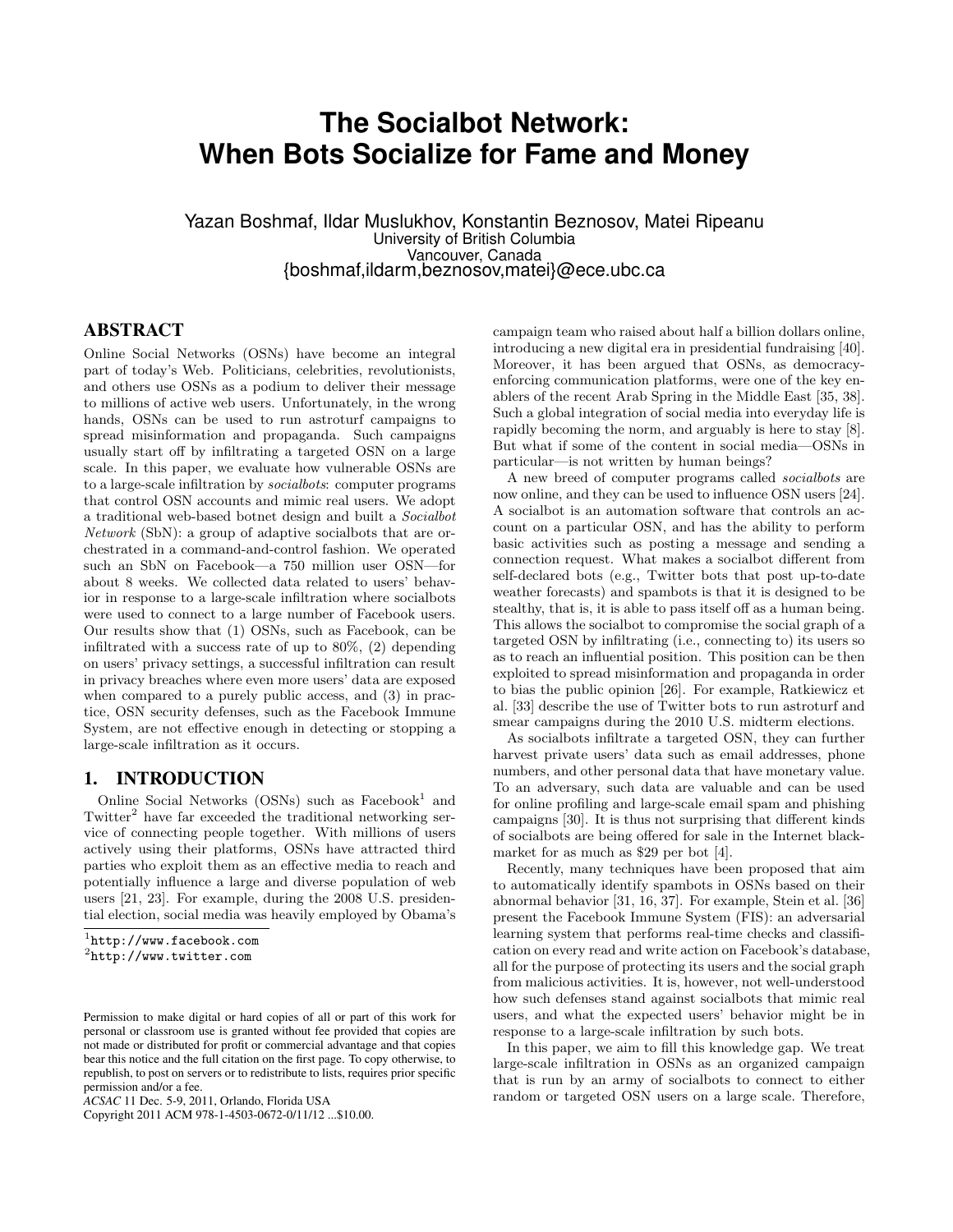we decided to adopt a traditional web-based botnet design and define what we call a Socialbot Network (SbN): a group of re-programmable socialbots that are orchestrated by an adversary (called a botherder) using a software controller (called a botmaster). The botmaster is designed to exploit the known properties of social networks, such as the triadic closure principle [32], and use them as heuristics to define commands, which increase the magnitude of the potential infiltration in the targeted OSN.

We built a simple, yet effective, SbN consisting of 102 socialbots and a single botmaster. We then operated this SbN on Facebook for 8 weeks. During that time, the socialbots were able to send a total of 8,570 connection requests. We recorded all data related to the anticipated infiltration and the corresponding users' behavior, along with all accessible users' profile information. Overall, we summarize our main findings as follows:

(1) OSNs, such as Facebook, are highly vulnerable to a large-scale infiltration. From the OSN side, we show that it is not difficult to fully automate the overall operation of an SbN, including accounts creation. From the users' side, we show that most OSN users are not careful enough when accepting connection requests sent by strangers, especially when they have mutual connections. This behavior can be exploited to achieve a large-scale infiltration with a success rate of up to 80%.

(2) Depending on users' privacy settings, operating an SbN can result in many privacy breaches. We show that greater number of users' data can be harvested after a large-scale infiltration. This data include email addresses, phone numbers, and other profile information, all of which have monetary value. Unfortunately, this also includes the private data of users who have not been infiltrated, but are connected to infiltrated users. Moreover, we show that a botherder can operate an SbN conservatively, at a slow pace, and still collect an average of 175 new chunks of publiclyunaccessible users' data per socialbot per day.

(3) In practice, OSN security defenses such as the FIS are not effective enough in detecting a largescale infiltration. Our results show that a successful infiltration of an OSN user is expected to be observed within the first 3 days after the request has been sent by a socialbot. This means that the social graph will rapidly change in a relatively short time, and the socialbots will get gradually integrated into the targeted online community. We found that the FIS was able to block only 20% of the accounts used by the socialbots. This, however, was a result of feedback from users who flagged these accounts as spam. In fact, we did not observe any evidence that the FIS detected what was really going on: an organized large-scale infiltration campaign.

The rest of the paper is organized as follows: We first provide background information and define our notations in Section 2. After that, we present the concept of a Socialbot Network, along with its design goals and construction details, in Section 3. Next, we demonstrate our experiments with an SbN on Facebook in Section 4, and then we discuss our results in Section 5. This is followed by an outline of related works in Section 6. Finally, we conclude the paper in Section 7.

# 2. PRELIMINARIES

In what follows, we present background information and define the notations we use in the upcoming discussion.

# 2.1 Online Social Networks

Online Social Networks (OSNs) provide centralized web platforms that facilitate users' social activities. A user in such a platform owns an account and is represented by a profile that describes her social attributes such as name, gender, interests and contact information. We use the terms "account", "profile", and "user" interchangeably. A social connection between two users can be either undirected like friendships in Facebook, or directed like follower-followee relationships in Twitter.

An OSN can be modeled as a graph  $G = (V, E)$ , where V represents a set of users and E represents a set of social connections among these users. For every user  $u \in V$ , the set  $\Gamma(u)$  is called the *neighborhood* of u, and it contains all users in  $V$  with whom  $u$  has social connections. We denote the average neighborhood size in G by  $N_{\text{avg}} = |V|^{-1} \sum_{u \in V} |\Gamma(u)|$ . Finally, we call the set  $\Delta(u) = \bigcup_{v \in \Gamma(u)} \Gamma(v)$  the *extended* neighborhood of u.

# 2.2 Social Engineering and Socialbots

Traditionally, social engineering is defined as the art of gaining access to secure objects by exploiting human psychology, rather than using hacking techniques. Social engineering, however, has become more technical and complex; social engineering attacks are being computerized and fully automated, and are becoming adaptive and contextaware [9, 5]. In fact, some of these attacks are sophisticated and use learned or hard-coded heuristics and observations about users' behaviour in the targeted system so as to increase the magnitude of their potential damage [5, 6, 20].

The next generation of social engineering attacks is even more deceptive; they employ an automation software called a socialbot that controls a profile in an OSN, and has the ability to execute basic online social activities. For example, Realboy [10] is an experimental project that aims to design believable Twitter bots that imitate real Twitter users.

## 2.3 OSN Vulnerabilities

We discuss four vulnerabilities found in today's OSN which allow an adversary to carry out a large-scale infiltration campaign. We treat each vulnerability separately and provide evidence to support it.

#### *2.3.1 Ineffective CAPTCHAs*

OSNs employ CAPTCHAs [42] to prevent automated bots from abusing their platforms. An adversary, however, can often circumvent this countermeasure by using different techniques such as automated analysis using optical character recognition [6], exploiting botnets to trick infected victims into manually solving CAPTCHAs [5, 12], reusing session IDs of known CAPTCHAs [18], cracking MD5 hashes of CAPTCHAs that are validated at the client side [44], and hiring cheap human labor [27].

Let us consider the use of cheap human labor to break CAPTCHAs; a phenomenon that is known as CAPTCHAbreaking business. Motoyama et al. [27] show that companies involved in such a business are surprisingly efficient; they have high service quality with a success rate of up to 98%, charge \$1 per 1,000 successfully-broken CAPTCHAs,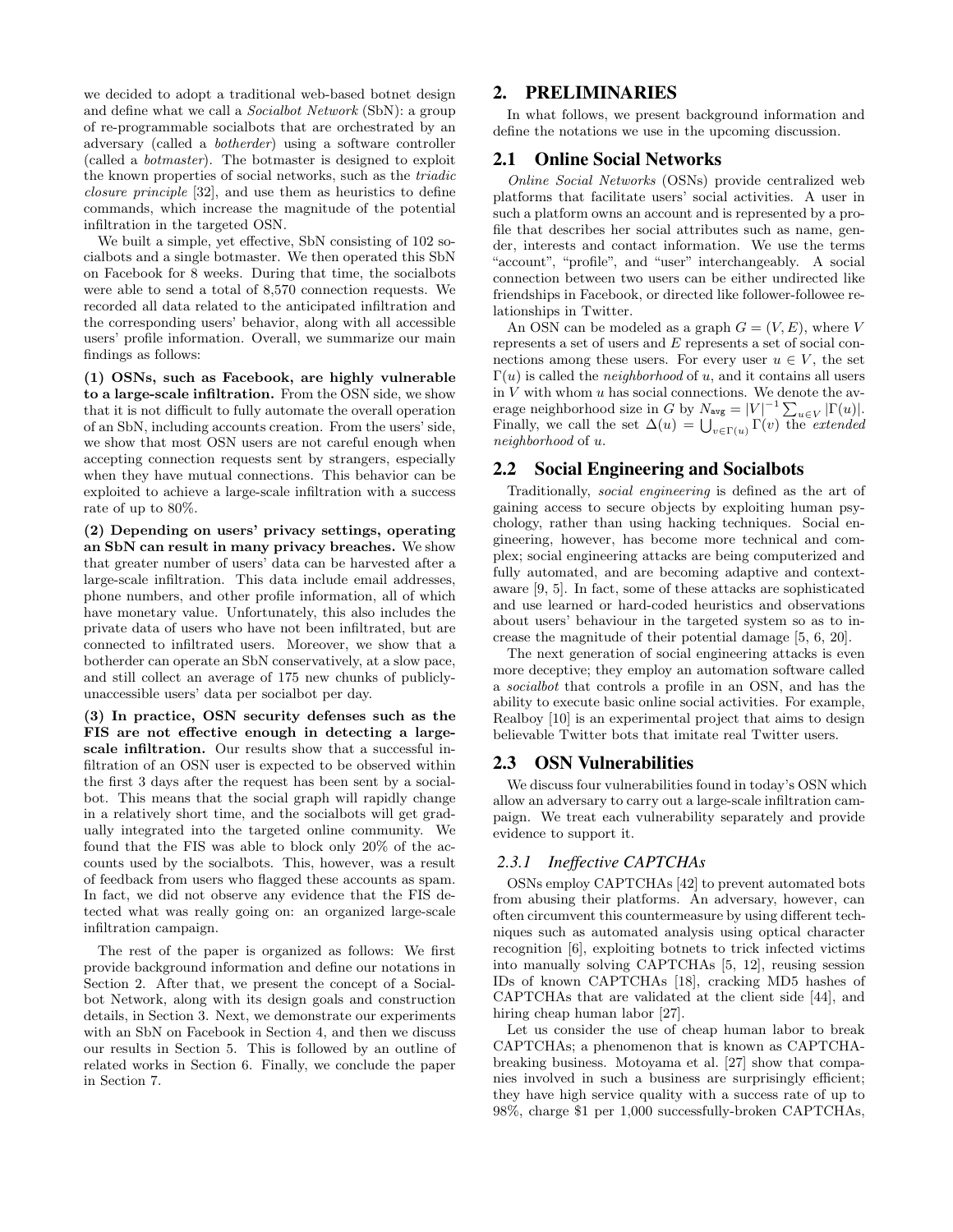and provide software APIs to automate the whole process. Thus, even the most sophisticated CAPTCHA technology that only humans could solve can be effectively circumvented with a small investment from an adversary. In such a situation, the adversary acts as an economist; he would invest in such businesses if the return on investment is considerably high. This allows researchers to look at online attacks from an economic context, and define cost metrics that measure when it is economically feasible for an adversary to mount a large-scale attack that involves, for instance, breaking CAPTCHAs through employing cheap human labor [17].

## *2.3.2 Fake User Accounts and Profiles*

Creating a user account on an OSN involves three tasks: providing an active email address, creating a user profile, and sometimes solving a CAPTCHA. Each user account maps to one profile, but many user accounts can be owned by the same person or organization using different email addresses. In what follows, we argue that an adversary can fully automate the account creation process. This, however, is not new, as similar tools are used for online marketing [2].

Fake user accounts: When creating a new user account in an OSN, an email address is required to first validate and then activate the account. The OSN validates the account by associating it to the owner of the email address. After account validation, its owner activates the account by following an activation link that is emailed by the OSN. Accordingly, an adversary has to overcome two hurdles when creating a new account: providing an active email address that he owns, and account activation. To tackle the first hurdle, the adversary can maintain many emails by either using "temp" email addresses that are obtained from providers that do not require registration such as 10minutemail.com, or by creating email addresses using email providers that do not limit the number of created emails per browsing session or IP address such as mail.ru. As for the second hurdle, an adversary can write a simple script that downloads the activation email, and then sends an HTTP request to the activation URL that is included in the downloaded email.

Fake user profiles: Creating a user profile is a straightforward task for real users; they just have to provide the information that represents their social attributes. For an adversary, however, the situation is a bit different. The objective of the adversary is to create profiles that are "socially attractive". We consider a purely adversarial standpoint concerning social attractiveness; the adversary aims to exploit certain social attributes that have shown to be effective in getting users' attention. Such attributes can be inferred from recent social engineering attacks. Specifically, using a profile picture of a good looking woman or man has had the greatest impact [6, 14]. Thus, an adversary can use publicly available personal pictures for the newly created profiles, with the corresponding gender and age-range. In fact, the adversary can use already-rated personal pictures from websites like hotornot.com, where users publicly post their personal pictures for others to rate their "hotness". It is thus possible for an adversary to automate the collection of the required profile information through crawling (or scavenging in this case) the Web.

### *2.3.3 Crawlable Social Graphs*

The social graph of an OSN is usually hidden from public access in order to protect its users' privacy. An adversary, however, can reconstruct parts of the social graph by first logging in to the OSN platform using an account, and then traversing through linked user profiles starting from a "seed" profile. In the second task, web crawling techniques can be used to download profile pages and then scrape their content. This allows the adversary to parse the connections lists of user profiles, such as the "friends list" in Facebook, along with their profile information. After that, the adversary can gradually construct the corresponding social graph with all accessible social attributes using a breadth-first search [25]. The adversary can build either a customized web crawler for this task or resort to cheap commercial crawling services that support social-content crawling such as 80legs.com.

#### *2.3.4 Exploitable Platforms and APIs*

Most OSNs provide software APIs that enable the integration of their platforms into third-party software systems. For example, Facebook Graph API [1] enables third parties to read from and write data into Facebook, and provides a simple and consistent view of Facebook's social graph by uniformly representing objects (e.g., profiles, photos) and the connections between them (e.g., friendships, likes, tags). An adversary, however, can use such APIs to automate the execution of online social activities. If an activity is not supported by the API, then the adversary can scrape the content of the platform's web pages, and record the exact HTTP requests which are used to carry out such an activity (i.e., HTTP-request templates). In particular, sending connection requests is often not supported, and is protected against automated usage by CAPTCHAs. This is also the case if a user sends too many requests in a short time period. An adversary, however, can always choose to reduce the frequency at which he sends the requests to avoid CAPTCHAs. Another technique is to inject artificial connection requests into normal OSN traffic at the HTTP level, so that it would appear as if the users added the adversary as a friend [19].

# 3. THE SOCIALBOT NETWORK

We first start with a conceptual overview of a Socialbot Network (SbN), and briefly outline the adversarial objectives behind maintaining such a network. This is followed by a discussion on the SbN design goals, after which we outline its construction details.

## 3.1 Overview

We define a *Socialbot Network* (SbN) as a set of socialbots that are owned and maintained by a human controller called the botherder (i.e., the adversary). An SbN consists of three components: socialbots, a botmaster, and a Command & Control (C&C) channel. Each socialbot controls a profile in a targeted OSN, and is capable of executing commands that result in operations related to social interactions (e.g., posting a message) or the social structure (e.g., sending a connection request). These commands are either sent by the botmaster or predefined locally on each socialbot. All data collected by the socialbots are called the botcargo and are always sent back to the botmaster. A botmaster is an OSNindependent software controller that the botherder interacts with in order to define and then send commands through the C&C channel. The C&C channel is a communication

<sup>3</sup>Such sites also provide categorization of the rated personal pictures based on gender and age-range.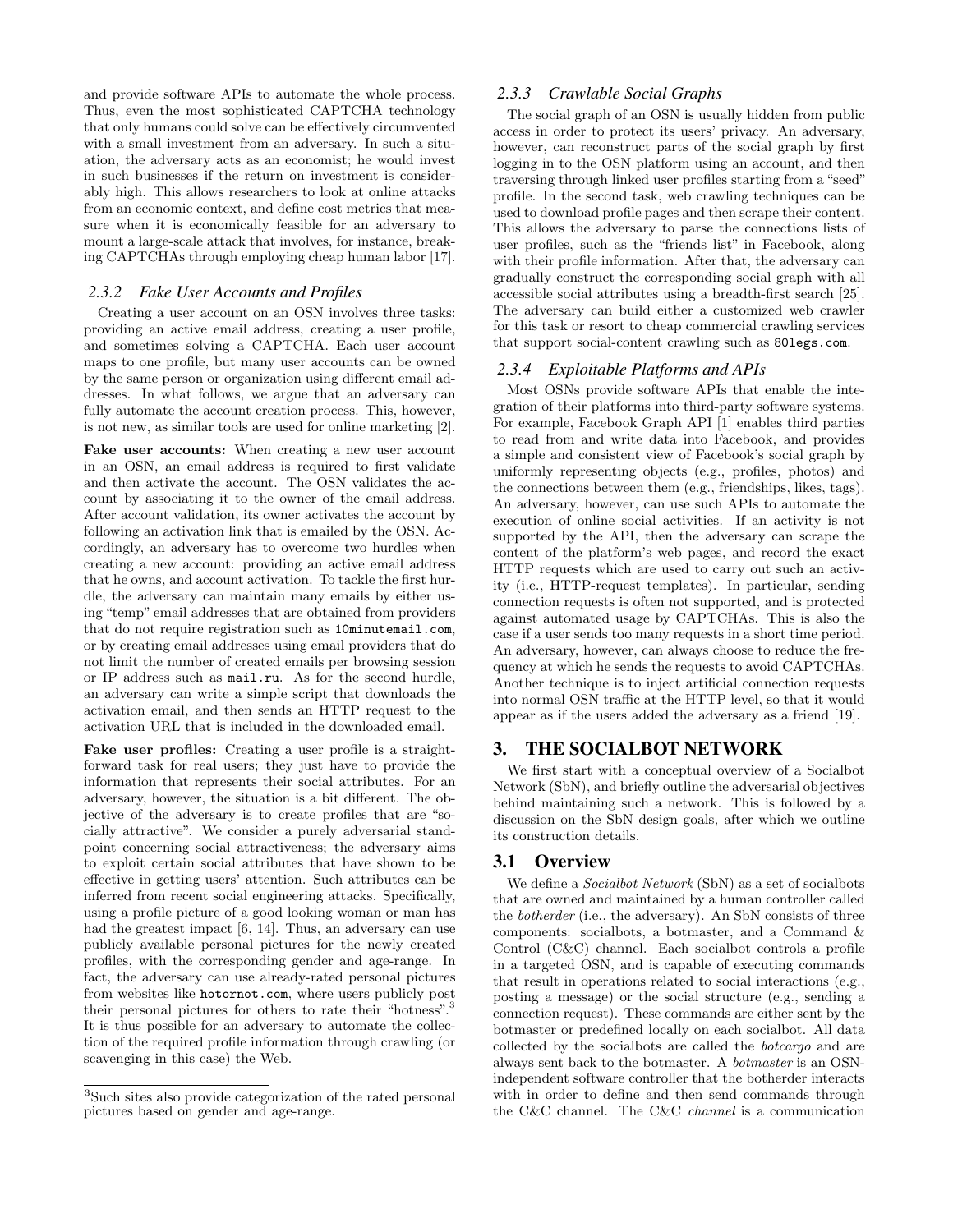Table 1: The generic operations supported by a socialbot in any given OSN.

| Operation        | Type               | Description                                                                     |
|------------------|--------------------|---------------------------------------------------------------------------------|
| read(o, p)       | Social-interaction | Reads an object $\sigma$ from profile $p$ and returns its value $v$ as botcargo |
| write(v, o, p)   | Social-interaction | Writes value $v$ to object $o$ on profile $p$                                   |
| connect(b, p)    | Social-structure   | Sends or accepts a connection request sent from profile b to profile $p$        |
| disconnect(b, p) | Social-structure   | Breaks the social connection between profiles $b$ and $p$                       |



Figure 1: A Socialbot Network. Each node in the OSN represents a profile. The socialbots are marked in black. Infiltrated profiles are marked in gray. Edges between nodes represent social connections. The dashed arrow represent a connection request. The small arrows represent social interactions.

channel that facilitates the transfer of both the botcargo and the commands between the socialbots and the botmaster, including any heartbeat signals. Figure 1 shows a conceptual model of an SbN.

# 3.2 Objectives

The botherder is a person or an organization that builds and operates an SbN for two main objectives: (1) to carry out a large-scale infiltration campaign in the targeted OSN, and (2) to harvest private users' data. The first objective involves connecting to a large number of either random or targeted OSN users for the purpose of establishing an influential position or fame. The second objective, on the other hand, aims to generate profit by collecting personal users' data that have monetary value. Notice that this data can be then used to craft personalized messages for subsequent spam, phishing, or astroturf campaigns.

# 3.3 Design Goals

Ideally, an SbN has to be fully automated and scalable enough to control hundreds of socialbots. This is achieved by adopting a traditional web-based botnet design. In order to be effective, however, an SbN has to meet three challenging goals: (1) each socialbot has to be designed in such a way that hides its true face; a robot, (2) the botmaster has to implement heuristics that enable large-scale infiltration in the targeted OSN, and (3) the traffic in the C&C channel has to look benign in order to avoid detecting the botmaster.

In this paper, we decided to use a simplistic design in order to meet each one of these goals. We used techniques that have shown to be both feasible and effective. We discuss the details of these techniques in the following section.

# 3.4 Construction

We now discuss how a botherder can construct an SbN that performs well in practice while meeting the design goals outlined in the previous section.

## *3.4.1 The Socialbots*

A socialbot consists of two main components: a profile on a targeted OSN (the face), and the socialbot software (the brain). We enumerate the socialbots with the profiles they control, that is, for a set  $\mathcal{B} = \{b_1, \ldots, b_n\}$  of n socialbots, we use  $b_i \in \mathcal{B}$  to refer to both the *i*-th socialbot and the profile it controls. But how should the socialbot software be programmed in order to mimic real users?

First, we require the socialbot to support two types of generic operations in any given OSN: social-interaction operations that are used to read and write social content, and social-structure operations that are used to alter the social graph. A description of these operations is shown in Table 1.

Second, we define a set of commands that each includes a sequence of generic operations. Each command is used to mimic a real user action that relates to social content generation (e.g., a status update) or social networking (e.g., joining a community of users). Commands can be either defined locally on each socialbots (called *native commands*), or sent by the botmaster through the C&C channel (called master commands). For example, we define a native command called status\_update as follows: at arbitrary times, a socialbot  $b_i \in \mathcal{B}$  generates a message m (e.g., a random blurb crawled from the Web), and executes the operation write( $m, o, b_i$ ) where o is the object that maintains messages on profile  $b_i$  (e.g., the profile's "wall" in Facebook).

Finally, each socialbot employs a native controller: a simple two-state Finite-State Machine (FSM) that enables the socialbot to either socialize by executing commands, or stay dormant.

## *3.4.2 The Botmaster*

A botmaster is a botherder-controlled automation software that orchestrates the overall operation of an SbN. The botmaster consists of three main components: a botworker, a botupdater, and a C&C engine. The botworker builds and maintains socialbots. Building a new socialbot involves first creating a new socially attractive profile in the targeted OSN as discussed in Section 2.3.2. After that, the profile's credentials (i.e., the user name and password) are delegated to the socialbot software so as to get a full control over this profile. The botupdater pushes new software updates, such as a new list of native commands, to the socialbots through the C&C channel. Finally, the C&C engine maintains a repository of master commands and runs a master controller: a manystate FSM that is the core control component of the SbN. The botherder interacts with the C&C engine to define a set of master commands, which are dispatched when needed by the master controller and then sent to the socialbots. An interesting question now follows: what kinds of master commands are required to achieve a large-scale infiltration in the targeted OSN?

First, notice that at the beginning each socialbot is isolated from the rest of the OSN, that is,  $|\Gamma(b_i)| = 0$  for each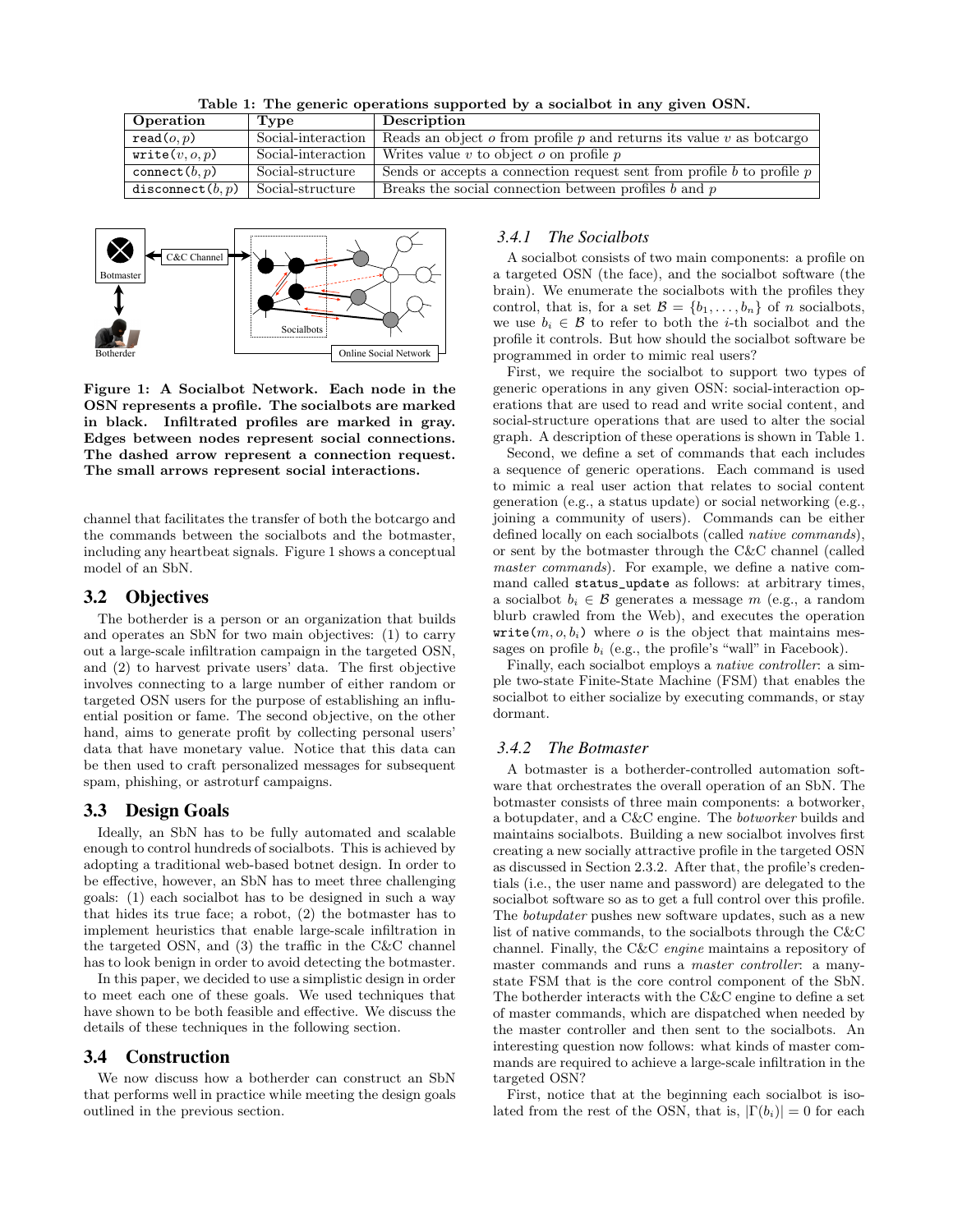| $\bf Command$      | Description                                                                                                                     |  |  |
|--------------------|---------------------------------------------------------------------------------------------------------------------------------|--|--|
| cluster            | Connects $b_i$ to at most $N_{avg}$ other socialbots in $\beta$                                                                 |  |  |
| $rand\_connect(k)$ | Connects $b_i$ to k non-boherder-owned profiles that are picked at random from the OSN                                          |  |  |
| decluster          | Disconnects $b_i$ from every social bot $b_i \in S$ where $S = \{b_i \mid b_i \in \Gamma(b_i) \cap B$ and $ \Gamma(b_i)  > n\}$ |  |  |
|                    | crawl_extneighborhood   Returns $\Delta(b_i)$ , the extended neighborhood of $b_i$ , as botcargo                                |  |  |
| mutual_connect     | Connects $b_i$ to every profile $p_i \in \Delta(b_i) - \mathcal{B}$ .                                                           |  |  |
| harvest_data       | Reads all accessible information of every profile $p_i \in \Gamma(b_i)$ , and returns it as botcargo                            |  |  |

Table 2: Master commands. The socialbot  $b_i \in \mathcal{B}$  is the socialbot executing the command,  $|\mathcal{B}| = n$ .

 $b_i \in \mathcal{B}$ , which is not a favorable structure to start a largescale infiltration. Tong et al. [39] show that the social attractiveness of a profile in an OSN is highly correlated to its neighborhood size, where the highest attractiveness is observed when the neighborhood size is close to the network's average. Usually,  $N_{\text{avg}}$  is known or can be estimated (e.g.,  $N_{\text{avg}} = 130$  on Facebook [3]). Thus, in order to increase the social attractiveness of a socialbot, the adversary defines a master command cluster, which orders each socialbot to connect to at most  $N_{\text{avg}}$  other socialbots.

Second, it has been widely observed that if two users have a mutual connection in common, then there is an increased likelihood that they become connected themselves in the future [22]. This property is known as the triadic closure principle, which originates from real-life social networks [32]. Nagle et al. [29] show that the likelihood of accepting a connection request in an OSN is about three times higher given the existence of some number of mutual connections. Therefore, in order to improve the potential infiltration in the targeted OSN, the adversary defines a master command mutual\_connect, which orders each socialbot to connect to user profiles with whom it has mutual connections.

Finally, we design the master controller to switch between three master states or phases: setup, bootstrapping, and propagation. In the *setup* phase, the botmaster builds  $n$  socialbots, updates their software, and then issues the cluster command. After that, in the bootstrapping phase, the botmaster issues the command rand\_connect $(k)$ , which orders each socialbot to connect to k profiles that are picked at random from the targeted OSN. When every socialbot is connected to k non-botherder-owned profiles, the botmaster issues the command decluster, which orders the socialbots to break the social connections between them, and hence, destroying any *n*-clique structure that could have been created in the earlier step. In the propagation phase, the botmaster issues the command crawl\_extneighborhood, which orders the socialbots to crawl their extended neighborhoods, after which the botmaster uses this information and issues the command mutual\_connect. Whenever a socialbot infiltrates a user profile, the botmaster issues the command harvest\_data, which orders the socialbot to collect all accessible users' profile information in its neighborhood. A description of all master commands is shown in Table 2.

## *3.4.3 The C&C Channel*

The communication model of an SbN consists of two channels: the C&C channel and the socialbot-OSN channel. The socialbot-OSN channel carries only OSN-specific API calls and normal HTTP traffic, which are the end product of executing a command by a socialbot. From the OSN side, this traffic originates from either an HTTP proxy in case of high activity, or from a normal user. It is therefore quite diffi-



Figure 2: The Facebook Socialbot Network.

cult to identify a socialbot solely based on the traffic in the socialbot-OSN channel.

As for the C&C channel, how should it be built so that it is particularly hard to identify the botmaster? To start with, we argue that detecting the botmaster from the C&C traffic is as hard as it is in a traditional botnet; the botherder can rely on the existing botnet infrastructure and deploy the SbN as part of the botnet. Alternatively, the botherder can employ advanced techniques that, for example, establish a probabilistically unobservable communication channel by building a covert OSN botnet [28].

# 4. EVALUATION

In order to evaluate how vulnerable OSNs are to a largescale infiltration by an SbN, we decided to build one according to the discussion in Section 3.4. We chose Facebook as a targeted OSN because we believe it is particularly difficult to operate an SbN in Facebook for the following reasons: (1) unlike other OSNs, Facebook is mostly used to connect to offline friends and family but not to strangers [13], and (2) Facebook employs the Facebook Immune System (FIS): an adversarial learning system which represents a potential nemesis of any SbN [36].

## 4.1 Ethics Consideration

Given the nature of an SbN, a legitimate question follows: is it ethically acceptable and justifiable to conduct such a research experiment? We believe that minimal-risk realistic experiments are the only way to reliably estimate the feasibility of an attack in real-world. These experiments allow us, and the wider research community, to get a genuine insight into the ecosystem of online attacks, which are useful in understanding how similar attacks may behave and how to defend against them. This seems to be the opinion of other researchers who share our belief [6, 20].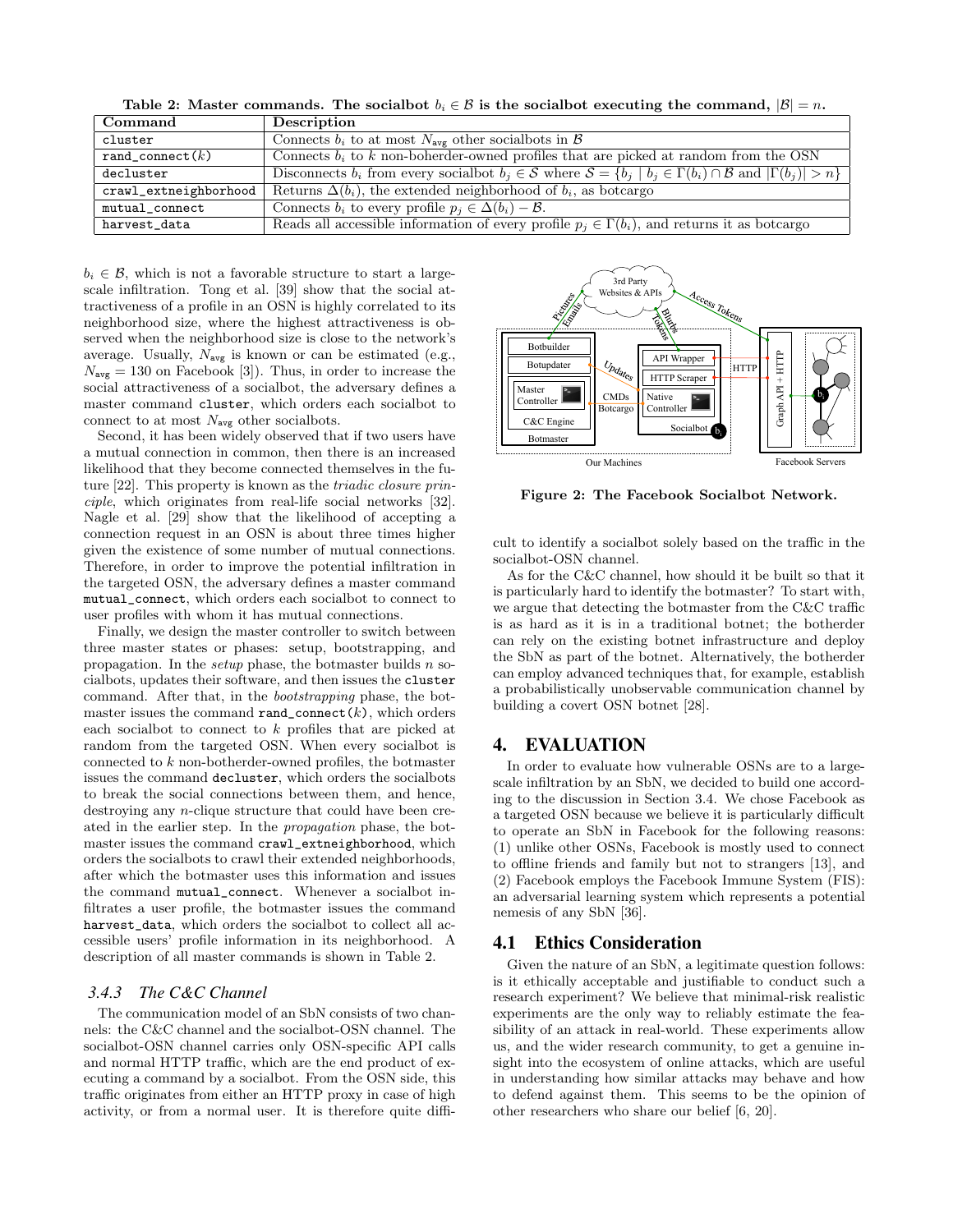

Figure 3: Degree distribution of the generated random sample of Facebook user profiles.



Figure 4: Cumulative distribution of number of days and accepted friendship requests.



Figure 5: Overall infiltration as a function of number of mutual friends.

We carefully designed our experiment in order to reduce any potential risk at the user side by following known practices [7], and got the approval of our university's behavioral research ethics board. We strongly encrypted and properly anonymized all collected data, which we have completely deleted after we finished our planned data analysis.

# 4.2 The Facebook SbN

Figure 2 shows the architecture of the SbN we developed. Each socialbot ran the same software and was equipped with only one native command; status\_update. We implemented the generic operations described in Table 1 using two techniques: API calls and HTTP-request templates, which we now briefly describe. First, we exploited Facebook's Graph API [1] to carry out the social-interaction operations. The API, however, requires the user (i.e., the socialbot in this case) to be logged in to Facebook at the time of any API call. To avoid this, we developed a Facebook application that fetches permanent OAuth 2.0 access tokens that allow each socialbot to send API calls without the need to login. Second, for the social-structure operations, we used pre-recorded HTTP-request templates that allow each socialbot to send friendship requests as if they were sent from a browser. We used an API provided by iheartquotes.com to pull random quotes and blurbs which we used as messages for the status updates. As for the botmaster software, we implemented the botworker to interface with three useful websites: decaptcher.com; a CAPTCHA-breaking business, hotornot.com; a photo-sharing website, and mail.ru; an email provider. We also implemented the botupdater with an enhanced functionality to update the HTTP-request templates, along with any new native commands. Finally, we implemented all master commands described in Table 2.

The master command rand\_connect requires some extra attention. On Facebook, each profile has a unique ID that is represented by a 64-bit integer and is assigned at the time the profile is created. In order to get a uniform sample of Facebook profiles, we decided to use a simple random sampling technique called *rejection sampling* [34], which we now descirbe. First, we generated 64-bit integers at random, but with a range that is reduced to the known ID ranges used by Facebook [15]. Next, we tested whether each generated ID mapped to a real profile by probing the profile page using this ID. Finally, if the profile existed, we included the profile ID in the random sample only if this profile was not isolated. We define an isolated user profile as a profile that does not display its "friends list" or has no friends of Facebook.

We deployed the simple two-state native controller and the

three-phase, many-state master controller. We acknowledge, however, that more sophisticated controllers could be used that, for instance, employ some machine learning algorithms in order to improve the potential infiltration.

# 4.3 Operating the Facebook SbN

We operated the Facebook SbN for 8 weeks. The socialbots were able to send a total of 8,570 friendship requests, out of which 3,055 requests were accepted by the infiltrated users. We divide the following discussion according to the three phases of the master controller.

## *4.3.1 Setup*

We created 102 socialbots and a single botmaster, all of which are physically hosted on one machine for simplicity. A botherder, however, could resort to a more sophisticated deployment such as a P2P overlay network. Even though we could have built the socialbots automatically using the botworker, we decided to create them manually as we had no intention to support any CAPTCHA-breaking business. In total, we created 49 socialbots that had male user profiles (referred to as m-socialbots), and 53 socialbots that had female user profiles (referred to as f-socialbots).

## *4.3.2 Bootstrapping*

The socialbots generated a random sample of 5, 053 valid profile IDs. These IDs passed the inclusion criteria we discussed in Section 4.2. Figure 3 shows the degree distribution of this sample.<sup>4</sup>

Based on a pilot study, we decided to send 25 friendship requests per socialbot per day in order to avoid CAPTCHAs. The socialbots took 2 days to send friendship requests to all of the 5, 053 profiles. In total, exactly 2, 391 requests were sent from  $m$ -socialbots and 2,662 from  $f$ -socialbots. We kept monitoring the status of the requests for 6 days. Overall, 976 requests were accepted with an average acceptance rate of 19.3%. In particular, 381 of the accepted requests were sent from *m*-socialbots  $(15.9\% \text{ acceptance rate})$ , and 595 were sent from f-socialbots (22.3% acceptance rate). About 86% of the infiltrated profiles accepted the requests within the first three days of the requests being sent, as shown in Figure 4. Overall, the SbN spent two weeks in the bootstrapping phase. For most of that time, however, the SbN was setting idle.

<sup>&</sup>lt;sup>4</sup>The *degree* of a node is the size of its neighborhood, and the *degree distribution* is the probability distribution of these degrees over the whole network (or a sample of it).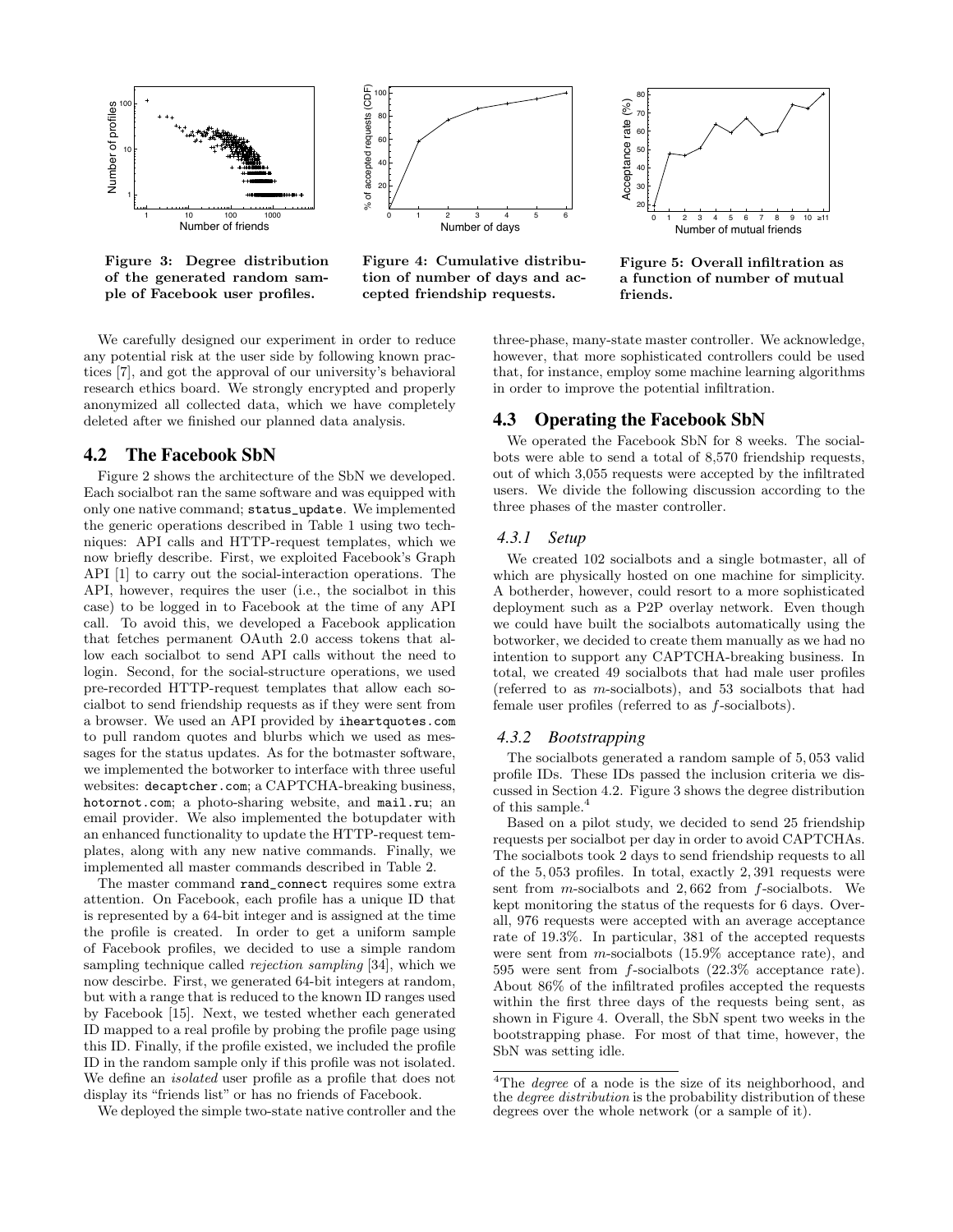

Figure 6: Data revelation of selected profile info before and after a large-scale infiltration.



Figure 7: Infiltration as a function of number of friends a user profile has.



Figure 8: The distribution of number of infiltrated profiles among the socialbots.

## *4.3.3 Propagation*

We kept the SbN running for another 6 weeks. During this time, the socialbots added 3, 517 more user profiles from their extended neighborhoods, out of which 2, 079 profiles were successfully infiltrated. This resulted in an average acceptance rate of 59.1%, which, interestingly, depends on how many mutual friends the socialbots had with the infiltrated users, and can increase up to 80% as shown in Figure 5.

By the end of the eighth week, we decided to take the SbN down as it resulted in a heavy traffic with Facebook. In total, the SbN generated approximately 250GB inbound and 3GB outbound traffic. We consider the operation time a conservative estimate of the real performance of the SbN as we paused it several times for debugging and data analysis, especially during the bootstrapping phase. We believe that operating the SbN for a longer time is expected to increase the average acceptance rate as the propagation phase will have a higher contribution.

# 4.4 Harvested Data

As the socialbots infiltrated Facebook, they harvested a large set of users' data. We were able to collect news feeds, users' profile information, and "wall" messages. We decided, however, to only focus on users' data that have monetary value such as Personally Identifiable Information (PII).

After excluding all remaining friendships between the socialbot, the total size of all direct neighborhoods of the socialbots was 3,055 profiles. The total size of all extended neighborhoods, on the other hand, was as large as 1,085,785 profiles. In Table 3, we compare users' data revelation of some PII before and after operating the SbN, as a percentage of the neighborhoods size.

To emphasize its significance, we visualize the data revelation difference of selected profile information in Figure 6. We include all user profiles from both the direct and the extended neighborhoods of the socialbots, which added up to 1,088,840 profiles. Each bar in the figure is annotated with two numbers in  $x/y$  format, where x and y represent the number of profiles with accessible profile information before and after a large-scale infiltration, respectively.

### 5. DISCUSSION

In what follows, we discuss the results presented in the previous section and focus on four main points: the observed users' behavior, the effectiveness of the Facebook Immune System, the infiltration performance of the socialbots, and the expected implications on other software systems.

Table 3: Data revelation as % of neighborhoods size.

| Neighborhoods     | $Direct (\%)$ |       | $Extended(\%)$ |       |
|-------------------|---------------|-------|----------------|-------|
| Profile Info      | Before        | After | <b>Before</b>  | After |
| Gender            | 69.1          | 69.2  | 84.2           | 84.2  |
| <b>Birth Date</b> | 03.5          | 72.4  | 04.5           | 53.8  |
| Married To        | 02.9          | 06.4  | 03.9           | 04.9  |
| Worked At         | 02.8          | 04.0  | 02.8           | 03.2  |
| School Name       | 10.8          | 19.7  | 12.0           | 20.4  |
| Current City      | 25.4          | 42.9  | 27.8           | 41.6  |
| Home City         | 26.5          | 46.2  | 29.2           | 45.2  |
| Mail Address      | 00.9          | 19.0  | 00.7           | 01.3  |
| Email Address     | 02.4          | 71.8  | 02.6           | 04.1  |
| Phone Number      | 00.9          | 21.1  | 01.0           | 01.5  |
| IM Account ID     | 00.6          | 10.9  | 00.5           | 00.8  |
| Average           | 13.3          | 34.9  | 15.4           | 23.7  |

# 5.1 Users' Behavior

Given the results presented in Section 4, someone might ask: are the infiltrated profiles real after all, or are they just other socailbots? To begin with, notice that during the bootstrapping phase, the socialbots targeted profiles that were picked at random out of millions of user profiles, and thus, it is highly unlikely to have picked mostly socialbots.

We also support this argument by the following analysis of the observed users' behavior. First of all, consider Figure 5. The big jump in the acceptance rate from users who were picked at random to those with whom the socialbots had some mutual friends is expected. It directly exhibits the effect of the triadic closure principle, which predicts that having mutual friends will improve the liklihood of accepting a friendship request as discussed in Section 3.4.2. The triadic closure, interestingly, also operated from the users side; the socialbots received a total of 331 friendship requests from their extended neighborhoods.

Second, the behavior depicted in Figure 4 matches the official statistics about real users on Facebook: 50% of the 750 million active Facebook users log on in any given day [3], and thus, it is expected that approximately half of the accepted friendship requests are observed within one day of the requests being sent.

Third and last, the users who were infiltrated during the bootstrapping phase, that is, those who were selected at random, showed another expected behavior [39]: the more friends they had, the higher the chance was that they accepted a friendship request from a socialbot (i.e., a stranger), as shown in Figure 7.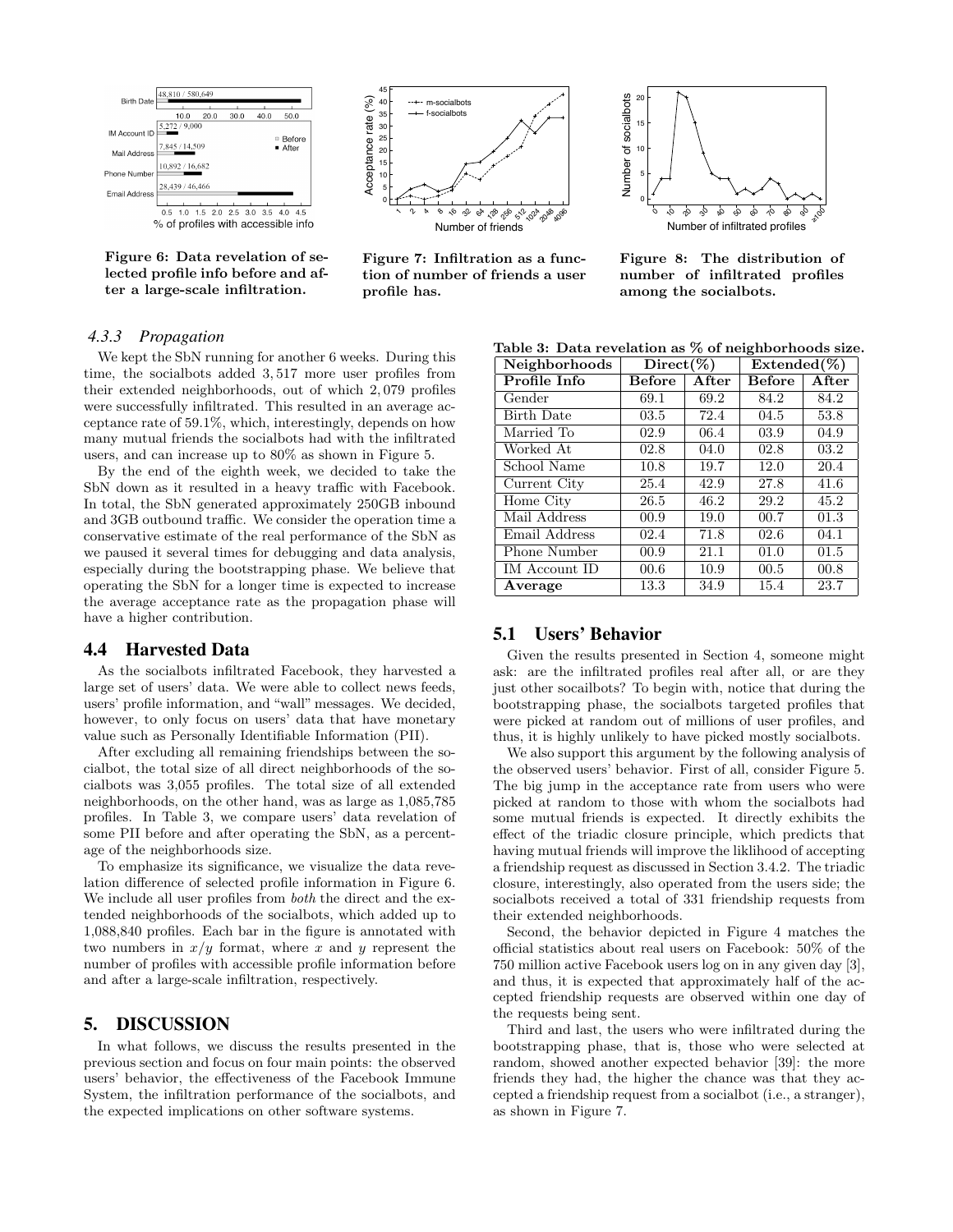| $#$ Profiles Per  | Request | Bot      | Bot, Day |
|-------------------|---------|----------|----------|
| Gender            | 0.00    | 0.05     | 0.00     |
| <b>Birth Date</b> | 62.06   | 5,214.11 | 93.11    |
| Married To        | 1.33    | 111.58   | 1.99     |
| Worked At         | 0.42    | 35.54    | 0.63     |
| School Name       | 10.66   | 896.05   | 16.00    |
| Current City      | 17.61   | 1,479.87 | 26.43    |
| Home City         | 20.29   | 1,704.99 | 30.45    |
| Mail Address      | 0.78    | 65.33    | 1.17     |
| Email Address     | 2.10    | 176.74   | 3.16     |
| Phone Number      | 0.68    | 56.76    | 1.01     |
| IM Account ID     | 0.44    | 36.55    | 0.65     |
| Total             | 116.37  | 9,777.57 | 174.60   |

Table 4: SbN new data collection performance.

# 5.2 SbN vs. Facebook Immune System

The Facebook Immune System (FIS) is a coherent, scalable, and extensible real-time adversarial learning system that is deployed by Facebook to protect its users and the social graph from malicious activities [36]. It performs realtime checks and classification on every read and write action on Facebook database. An interesting question now follows: how did the FIS perform against the SbN we have operated?

After operating the SbN for 8 weeks, only 20 profiles used by the socialbots were blocked by the FIS, and interestingly, all of them were controlled by  $f$ -socialbots. After further investigation, we found that these profiles were blocked because some Facebook users flagged them as spam.<sup>5</sup> In fact, we did not observe any evidence that the FIS detected what was really going on other than relying on users' feedback, which seems to be an essential but potentially dangerous component of the FIS.

In reaction, we asked ourselves: what assumptions are made by the FIS that might be problematic? The answer came directly from the authors of the FIS: they state that "fake accounts have limited virality because they are not central nodes in the graph and lack trusted connections. They also have no unique data or history" [36]. Hence, we conjecture that the FIS does not consider fake accounts as a real threat. Fake accounts, however, are one of the main OSN vulnerabilities that allow a botherder to run a largescale infiltration campaign. Detecting and blocking such accounts—as early as possible—is the main challenge that OSN security defenses like the FIS have to overcome in oder to win the battle against an SbN.

Finally, we noticed that employing the commands cluster and status\_update, which we describe in Table 2, had a desirable effect. It appears that the socialbots seemed more human-like as only 20% of the 102 profiles they controlled got blocked, as apposed to 93% of the 15 profiles we used in our pilot study where we decided not to use these commands. This, in a sense, reflects one of the drawbacks of relying on users' feedback.

## 5.3 Infiltration Performance

One way to judge whether the resulting infiltration was the making of a small number of "outstanding" socialbots is to compare them in terms of the number of profiles they have infiltrated, as shown in Figure 8. Accordingly, we group the socialbots into two leagues representing the two humps in the figure. The first one constitutes 86% of the socialbots and 70% of the overall infiltration, where each socialbot has infiltrated 0–50 user profiles. The second league, on the other hand, constitutes 10% of the socialbots and 23% of the overall infiltration, where each socailbot has infiltrated 60–80 user profiles. The rest of the socialbots, which we consider as outliers, constitute only 4% of the socialbots with 7% of the overall infiltration.

As most of the resulted infiltration was the outcome of the socialbots' group work, we decided to calculate how much new data a botherder can collect per socialbot, as opposed to a completely public access. This is particularly useful when trying to estimate how many socialbots (or connection requests) are needed in order to collect a targeted amount of specific users' data, such as email addresses and birth dates. Using a conservative SbN operation of 25 friendship requests per socialbot per day, and a relaxed operation time of 8 weeks, we found that a botherder is expected to collect an average of 175 new chunks of users' data in Facebook per socialbot per day, as shown in Table 4.

## 5.4 Implications on other Systems

Operating the SbN for an extended period of time is expected to result in a significantly larger infiltration, as the socialbots will spend most of that time in the propagation phase. Accordingly, the neighborhood size of each socialbot is expected to keep increasing. This, however, has alarming implications on software systems that use the social graph of an OSN to provide services such as limiting Sybil nodes in distributed systems [45] and modeling trust in sociallyinformed recommender systems [43].

To explain why this is particularly important, let us consider OSN-based Sybil defenses used in P2P overlay networks.<sup>6</sup> In general, such a defense mechanism uses two types of networks that share the same nodes: the P2P network which we try to protect, and an external social network representing a trust network such as Facebook [45]. Now, in order to detect Sybil nodes in the P2P network, the following assumption is often made [41]: a Sybil node cannot have many connections with non-Sybil nodes in the social network. Thus, finding a well-connected node in the P2P network, which is loosely connected in the social network, is a good indication that this node is a Sybil. This assumption, however, is not safe. We showed that the socialbots can have arbitrarily many social connections with arbitrary OSN users. Therefore, we believe that using a social network such as Facebook to detect Sybil nodes in P2P networks is, in fact, ineffective. This conclusion extends to all systems that make this assumption about OSNs.

# 6. RELATED WORK

The closest threat to large-scale infiltration in OSNs is a botnet called Koobface [5]. At first, Koobface compromises user accounts on OSNs, and then uses these accounts to promote a provocative message with a hyperlink. The link points to a phishing website that asks the user to install

<sup>5</sup>Based on the content of a pop-up message that Facebook showed when we manually logged in.

 $^6\mathrm{A}$  Svbil node (or a Sybil for short) is an adversary-owned online identity, account, profile, or endpoint in a particular network. Sybil nodes represent a serious threat and can be used to subvert services such routing in P2P networks [11].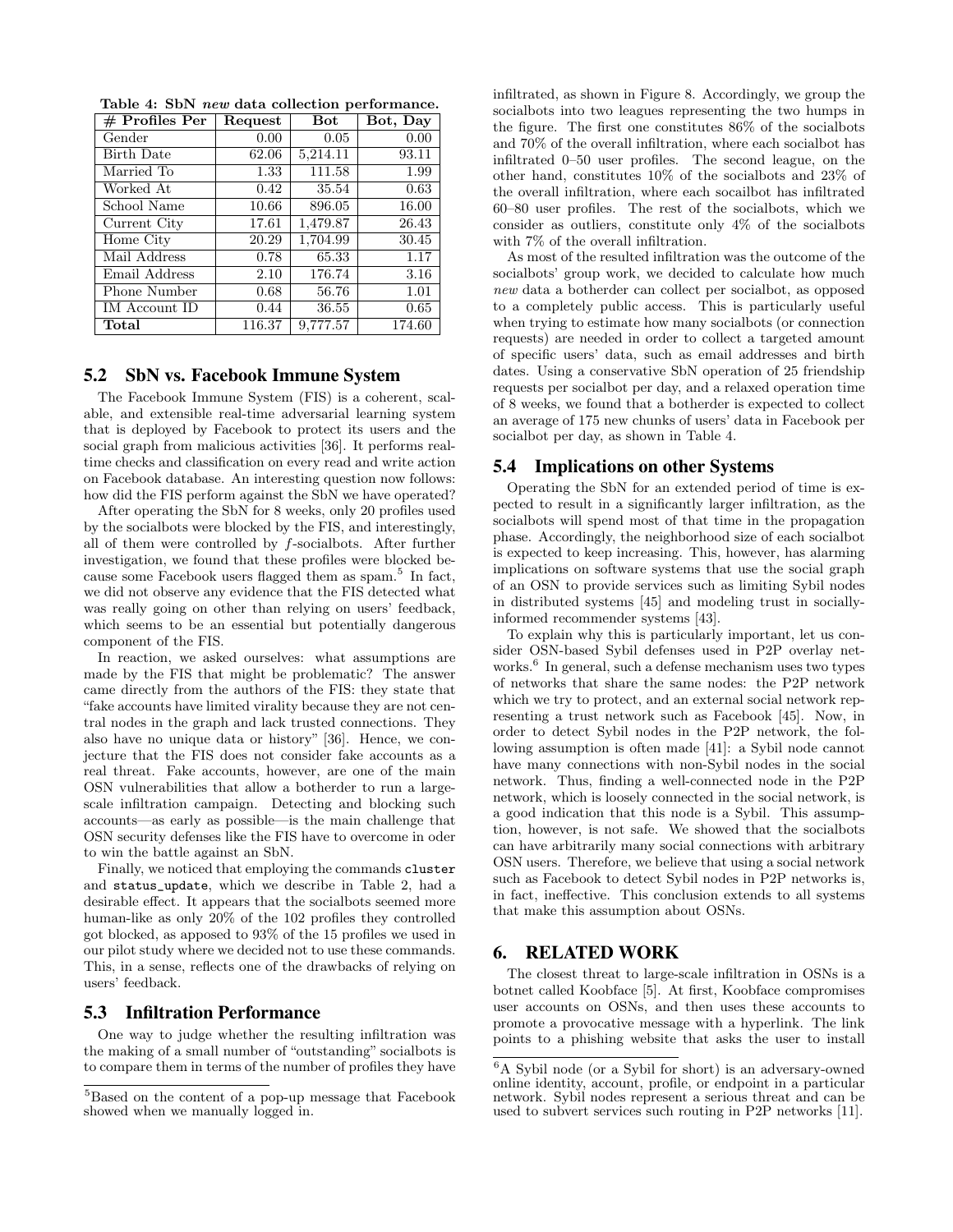a Flash plugin which is, in fact, the Koobface executable. Unlike Koobface, an SbN does not rely on hijacked profiles as doing so requires infecting a large number of initial "zombie" machines through OSN-independent distribution channels.

Bilge et al. [6] show that most users in OSNs are not cautious when accepting connection requests that are sent to them. The authors did an experiment to test how willing users are to accept connection requests from forged user profiles of people who were already in their friendship list as confirmed contacts. They also compared that with users' response to connection requests from people that they do not know (i.e., fake profiles representing strangers). In their experiment, they show that the acceptance rate for forged profiles was always over 60%, and about 20% for the fake profiles. Unlike their targeted attack, we do not expect the adversary to forge profiles as this limits the scalability of the attack and makes it more susceptible to detection.

Other than the wide botnet literature, the majority of the work we found relates to Twitter bots and different techniques to detect them. Ratkiewicz et al. [33] describe the use of Twitter bots to spread misinformation in the run-up to the U.S. political elections. Stringhini et al. [37] analyze to what extent spam has entered OSNs, and how spammers who target these OSNs operate. The authors develop techniques to detect spammers, and show that it is possible to automatically identify the accounts they use. Grier et al. [16] show that 8% of the unique URLs that are sent in Twitter are later blacklisted. The authors also described a test on Tweets' timestamps to identify automated Twitter accounts, or spambots, by regularities in the times when they tweet, which they have found to have a high accuracy in identifying Twitter spammers.

# 7. CONCLUSION

We have evaluated how vulnerable OSNs are to a largescale infiltration by a Socialbot Network (SbN). We used Facebook as a representative OSN, and found that using bots that mimic real OSN users is effective in infiltrating Facebook on a large scale, especially when the users and the bots share mutual connections. Moreover, such socialbots make it difficult for OSN security defenses, such as the Facebook Immune System, to detect or stop an SbN as it operates. Unfortunately, this has resulted in alarming privacy breaches and serious implications on other socially-informed software systems. We believe that large-scale infiltration in OSNs is only one of many future cyber threats, and defending against such threats is the first step towards maintaining a safer social Web for millions of active web users.

# 8. ACKNOWLEDGMENTS

We would like to thank San-Tsai Sun, Elizeu Santos-Neto, Albina Muslukhova, and Bader AlAhmad for their kind help and advice. We also would like to thank Cormac Herley, Miranda Mowbray, and Adriana Iamnitchi for their feedback on an early draft of this paper. This research is partially supported through funding from the NSERC Internetworked Systems Security Network (ISSNet).

# 9. REFERENCES

[1] Facebook Open Graph Protocol. http://developers.facebook.com/docs/opengraph.

- [2] Sick profile maker.
- http://sickmarketing.com/sick-profile-maker. [3] Facebook Statistics.
- http://www.facebook.com/press, March 2011.
- [4] Jet bots. http://allbots.info, 2011.
- [5] J. Baltazar, J. Costoya, and R. Flores. The real face of Koobface: The largest web 2.0 botnet explained. Trend Micro Research, July 2009.
- [6] L. Bilge, T. Strufe, D. Balzarotti, and E. Kirda. All your contacts are belong to us: automated identity theft attacks on social networks. In WWW '09: Proceedings of the 18th International Conference on World Wide Web, pages 551–560, New York, NY, USA, 2009. ACM.
- [7] N. Bos, K. Karahalios, M. Musgrove-Chávez, E. S. Poole, J. C. Thomas, and S. Yardi. Research ethics in the facebook era: privacy, anonymity, and oversight. In CHI EA '09: Proceedings of the 27th international conference extended abstracts on Human factors in computing systems, pages 2767–2770, New York, NY, USA, 2009. ACM.
- [8] D. Boyd. Social media is here to stay... Now what? Microsoft Research Tech Fest, February 2009.
- [9] G. Brown, T. Howe, M. Ihbe, A. Prakash, and K. Borders. Social networks and context-aware spam. In CSCW '08: Proceedings of the ACM 2008 Conference on Computer Supported Cooperative Work, pages 403–412, New York, NY, USA, 2008. ACM.
- [10] Z. Coburn and G. Marra. Realboy: Believable twitter bots. http://ca.olin.edu/2008/realboy, April 2011.
- [11] J. R. Douceur. The sybil attack. In *IPTPS* '01: Revised Papers from the First International Workshop on Peer-to-Peer Systems, pages 251–260, London, UK, 2002. Springer-Verlag.
- [12] M. Egele, L. Bilge, E. Kirda, and C. Kruegel. Captcha smuggling: hijacking web browsing sessions to create captcha farms. In SAC '10: Proceedings of the 2010 ACM Symposium on Applied Computing, pages 1865–1870, New York, NY, USA, 2010. ACM.
- [13] N. B. Ellison, C. Steinfield, and C. Lampe. The benefits of Facebook "friends:" social capital and college students' use of online social network sites. Journal of Computer-Mediated Communication, 12(4):1143–1168, July 2007.
- [14] N. FitzGerald. New Facebook worm don't click da' button baby! http://fitzgerald.blog.avg.com/2009/11/, November 2009.
- [15] M. Gjoka, M. Kurant, C. T. Butts, and A. Markopoulou. Walking in Facebook: A case study of unbiased sampling of osns. In Proceedings of IEEE INFOCOM '10, San Diego, CA, March 2010.
- [16] C. Grier, K. Thomas, V. Paxson, and M. Zhang. @spam: the underground on 140 characters or less. In Proceedings of the 17th ACM Conference on Computer and Communications Security, CCS '10, pages 27–37, New York, NY, USA, 2010. ACM.
- [17] C. Herley. The plight of the targeted attacker in a world of scale. In The 9th Workshop on the Economics of Information Security (WEIS 2010), 2010.
- [18] C. Hernandez-Castro and A. Ribagorda. Remotely